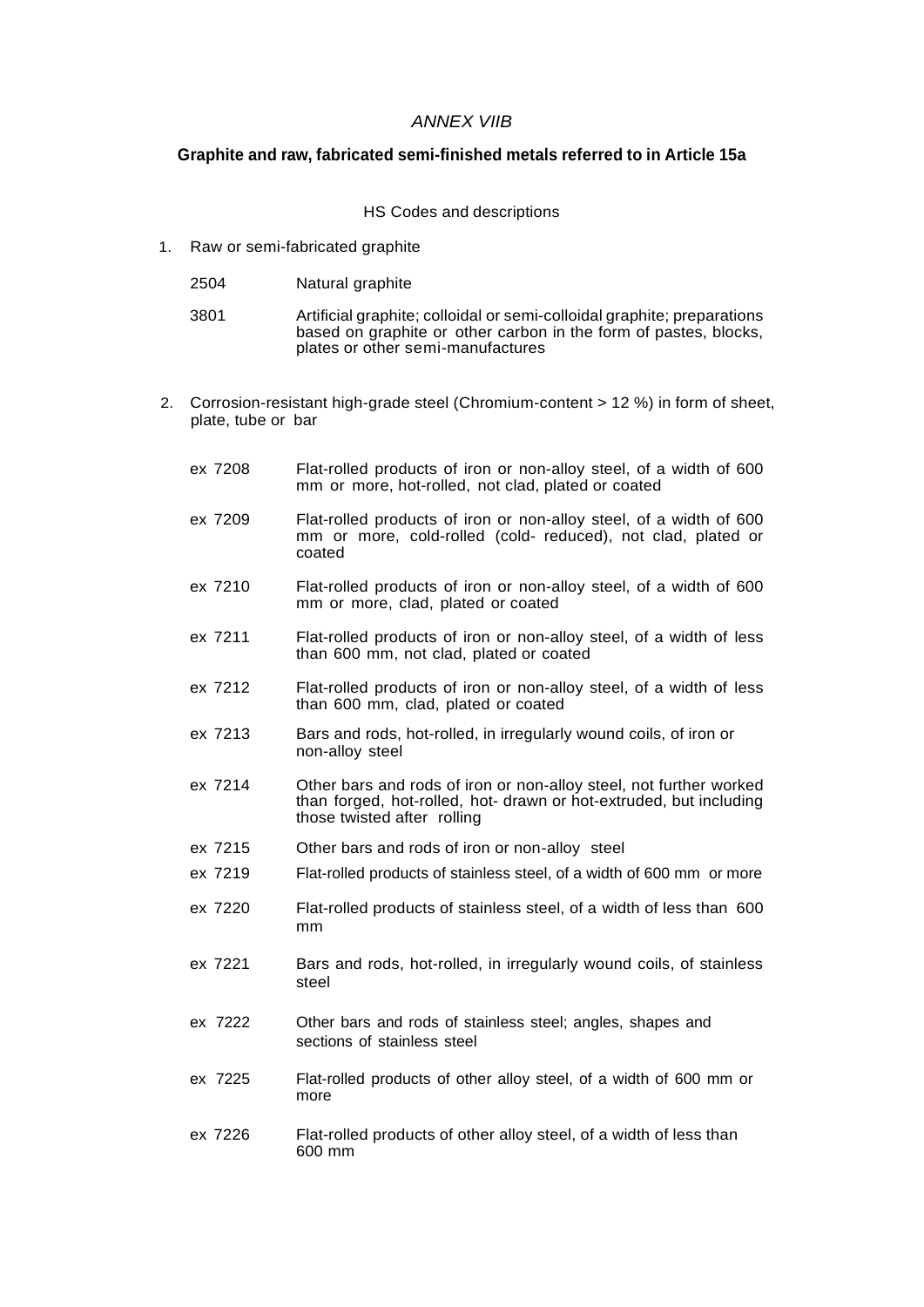- ex 7227 Bars and rods, hot-rolled, in irregularly wound coils, of other alloy steel
- ex 7228 Other bars and rods of other alloy steel; angles, shapes and sections, of other alloy steel; hollow drill bars and rods, of alloy or non-alloy steel
- ex 7304 Tubes, pipes and hollow profiles, seamless, of iron (other than cast iron) or steel
- ex 7305 Other tubes and pipes (for example, welded, riveted or similarly closed), having circular cross-sec- tions, the external diameter of which exceeds 406,4 mm, of iron or steel
- ex 7306 Other tubes, pipes and hollow profiles (for example, open seam or welded, riveted or similarly closed), of iron or steel
- ex 7307 Tube or pipe fittings (for example, couplings, elbows, sleeves), of iron or steel
- 3. Aluminium and alloys in form of sheet, plate, tube or bar
	- ex 7604 Aluminium bars, rods and profiles
	- ex 7604 10 10 Of aluminium, not alloyed
		- $-$  Bars and rods
	- ex 7604 29 10 Of aluminium alloys
		- – Hollow profiles
		- $-$  – Bars and rods
		- 7606 Aluminium plates, sheets and strip, of a thickness exceeding 0,2 mm
		- 7607 Aluminium foil (whether or not printed or backed with paper, paperboard, plastics or similar backing materials) of a thickness (excluding any backing) not exceeding 0,2 mm
		- 7608 Aluminium tubes and pipes
		- 7609 Aluminium tube or pipe fittings (for example, couplings, elbows, sleeves)
- 4. Titanium and alloys in form of sheet, plate, tube or bar
	- ex 8108 90 Titanium and articles thereof, including waste and scrap

– Other

- 5. Nickel and alloys in form of sheet, plate, tube or bar
	- ex 7505 Nickel bars, rods, profiles and wire ex
	- 7505 11 Bar and Rods